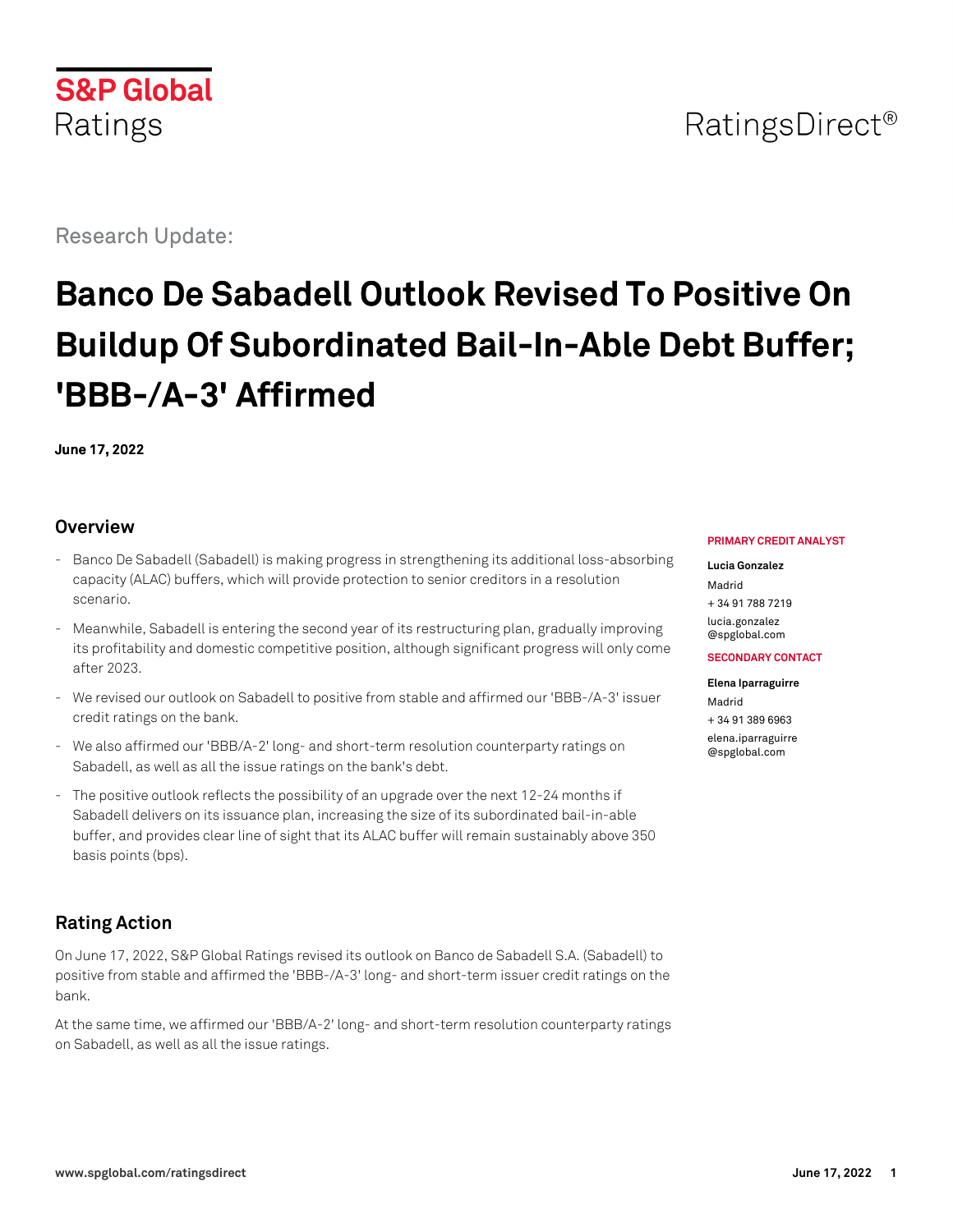#### **Rationale**

**Sabadell is strengthening its cushion of subordinated bail-in-able debt.** Since the beginning of 2022, Sabadell has continued building its buffer of subordinated bail-in-able debt, issuing about €900 million of senior nonpreferred debt. Consequently, its ALAC ratio has increased to about 3.6% of S&P Global Ratings' risk weighted assets (RWA) as of June 2022, up from 3% at year-end 2021. Equally, Sabadell already meets--by a thin margin--its 2024 minimum requirement for own funds and eligible liabilities (MREL). In particular, as of March 31, 2022, it reported an MREL ratio of 25.33% (versus the 24.84% requirement, including a 2.75% combined buffer requirement), and a 20.87% subordinated ratio (versus an 18.98% requirement). Our ALAC calculation differs from the MREL calculation in that we include only subordinated instruments--senior nonpreferred and Tier II--which we anticipate will provide protection for senior creditors in a resolution scenario. In its existing MREL, Sabadell includes 4.5% of its senior debt as a percentage of regulatory RWAs.

**Sabadell plans to further increase issuance of subordinated bail-in-able debt in 2022 and 2023, which if delivered could lead to a higher rating.** We revised our outlook to positive to reflect the possibility that a sufficient cushion of subordinated instruments will support the creditworthiness of senior unsecured instruments. In addition to refinancing its maturing instruments, we understand Sabadell aims to continue issuing MREL debt. If accomplished, and completed in the form of subordinated rather than senior debt, its ALAC buffer could be enhanced to 4.0%-4.7% of RWAs over 2022-2023. We acknowledge though that heightened market turbulence in the context of rising interest rates may complicate the bank's plans to place speculative-grade debt in the market. Also, given that Sabadell is already complying with its MREL, including 4.5% of senior debt, it would not need to tap the market under adverse conditions. Therefore, an upgrade will be contingent on clear evidence that the ALAC buffer reaches a level sustainably above the 350-bps minimum threshold we set for one notch of ALAC uplift. We have increased by 50 bps and 100 bps the standard thresholds of 300 bps for a one-notch uplift and of 600 bps for two notches, respectively, reflecting Sabadell's concentration of ALAC in a relatively small number of instruments, which leads to structurally higher refinancing risks.

**Our assessment of Sabadell's stand-alone credit profile (SACP) has not changed.** Sabadell is progressing on its restructuring plan, but more remains to be done. Since the new plan was launched in late 2020, Sabadell has gradually extracted more value from its domestic franchise, gaining market share in the domestic retail segment in particular, while turning around its U.K. operations, with U.K.-based TSB Bank PLC returning to profits in 2021. Even if Sabadell's bottom-line profitability and efficiency should improve amid more favorable interest rates, we anticipate that they will still lag that of higher rated peers by year-end 2023. We forecast that its return on equity will stand somewhat above 5% by the end of 2023 (versus 3.2% on average in 2018-2021), and its cost-to-income ratio at about 62% by the same date (versus 66% on average in 2018-2021).

#### **Outlook**

The positive outlook on Sabadell indicates that we could raise our ratings over the next 12-24 months.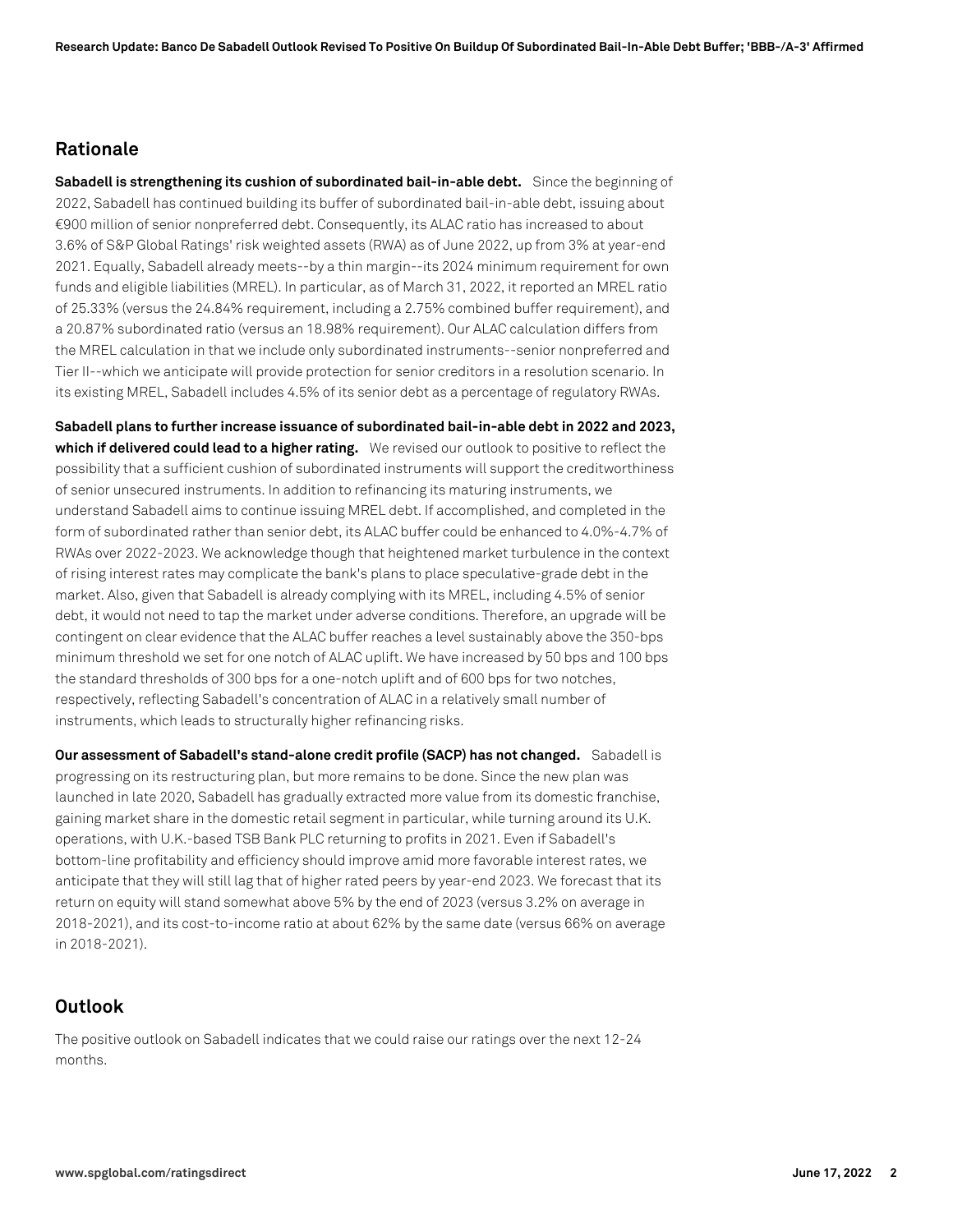#### **Upside scenario**

An upgrade could follow if the bank delivers on its plan of further expanding its buffer of subordinated bail-in-able debt, with evidence that its ALAC buffer will remain sustainably above 350 bps of RWAs over the foreseeable future. We would not upgrade the bank's hybrid instruments in such a scenario, however, since they are rated with reference to the SACP.

The positive outlook also assumes that Sabadell will continue delivering on its restructuring plan to sustainably improve its competitive position and profitability, while maintaining adequate capitalization over the next 12-24 months, with its risk-adjusted capital (RAC) ratio at 8.0%-8.5%. In addition, while Sabadell is structurally more exposed to corporate lenders, and therefore more vulnerable to the emergence of problematic loans from the pandemic and the Russia-Ukraine conflict, we think asset quality deterioration will be manageable.

#### **Downside scenario**

Conversely, we could revise the outlook to stable if Sabadell falters on its plan of further building its subordinated bail-in-able buffers. This could also happen if we see pressures on the bank's SACP that offset its increasing ALAC buffer, stemming, for example, from management's failure in its restructuring efforts or our RAC ratio falling below 7%.

## **Ratings Score Snapshot**

|                             | To                | From                 |
|-----------------------------|-------------------|----------------------|
| <b>Issuer Credit Rating</b> | BBB-/Positive/A-3 | BBB-/Stable/A-3      |
| SACP                        | $bbb-$            | $b$ <sub>b</sub> $-$ |
| Anchor                      | bbb               | bbb                  |
| Business position           | Moderate (-1)     | Moderate (-1)        |
| Capital and earnings        | Adequate (0)      | Adequate (0)         |
| Risk position               | Adequate (0)      | Adequate (0)         |
| Funding                     | Adequate (0)      | Adequate (0)         |
| Liquidity                   | Adequate (0)      | Adequate (0)         |
| Comparable ratings analysis | $\Omega$          | 0                    |
| Support                     | U                 | 0                    |
| ALAC support                | 0                 | 0                    |
| <b>GRE</b> support          | 0                 | 0                    |
| Group support               | 0                 | 0                    |
| Sovereign support           | 0                 | 0                    |
| Additional factors          | 0                 | 0                    |

SACP--Stand-alone credit profile.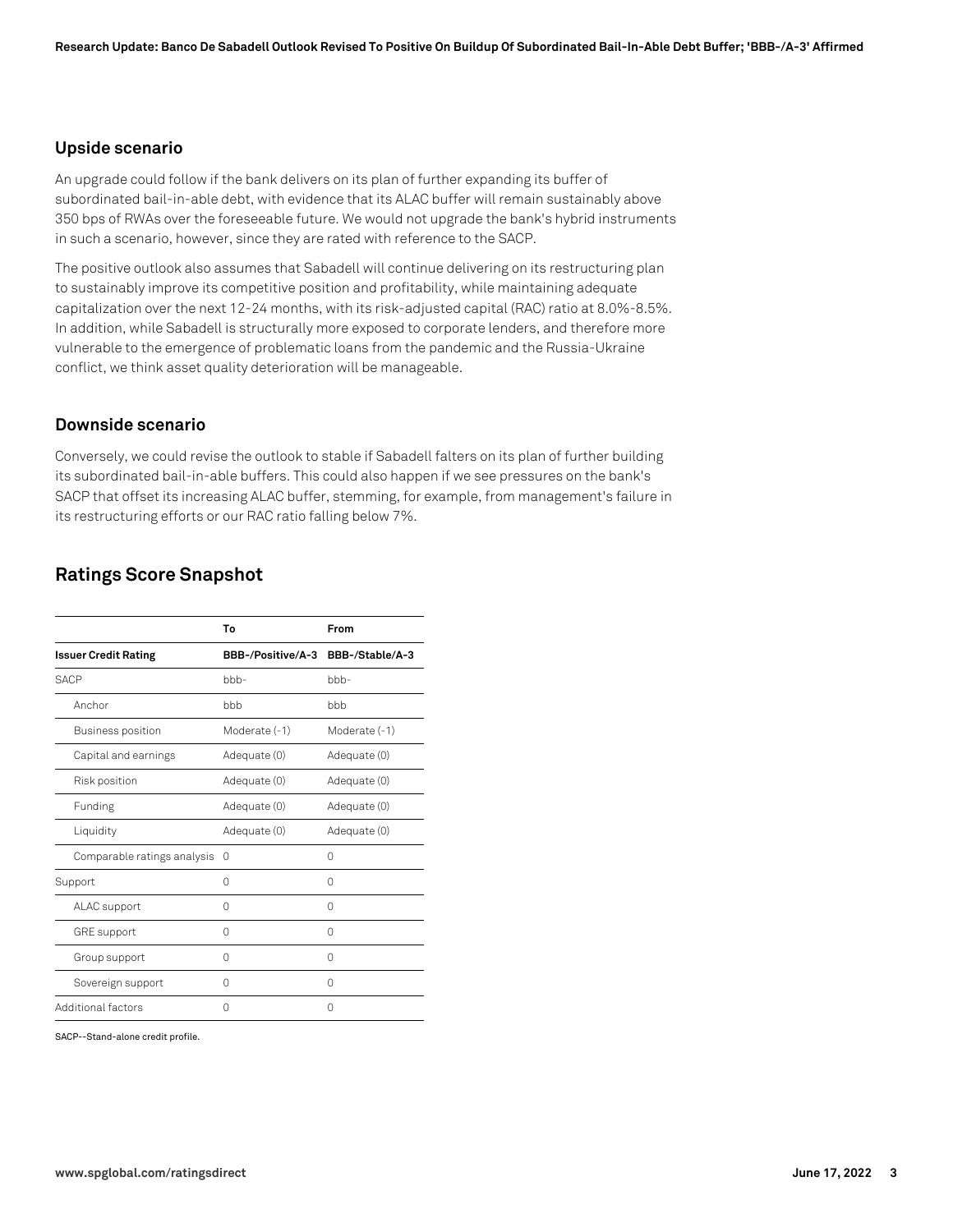#### **ESG credit indicators: E-2, S-2, G-2**

#### **Related Criteria**

- General Criteria: Hybrid Capital: Methodology And Assumptions, March 2, 2022
- Criteria | Financial Institutions | General: Financial Institutions Rating Methodology, Dec. 9, 2021
- Criteria | Financial Institutions | Banks: Banking Industry Country Risk Assessment Methodology And Assumptions, Dec. 9, 2021
- General Criteria: Environmental, Social, And Governance Principles In Credit Ratings, Oct. 10, 2021
- General Criteria: Group Rating Methodology, July 1, 2019
- Criteria | Financial Institutions | General: Risk-Adjusted Capital Framework Methodology, July 20, 2017
- General Criteria: Methodology For Linking Long-Term And Short-Term Ratings, April 7, 2017
- General Criteria: Principles Of Credit Ratings, Feb. 16, 2011

#### **Related Research**

- Implications Of The ECB's Policy Normalization For Interest Rates, The Balance Sheet, And Yields, June 9, 2022
- When Rates Rise: Not All European Banks Are Equal, June 8, 2022
- Banking Risk Indicators: May 2022 Update, May 19, 2022
- Global Macro Update: Growth Forecasts Lowered On Longer Russia-Ukraine Conflict And Rising Inflation, May 17, 2022
- Global Credit Conditions Special Update: Inflation, War, And COVID Drag On, May 17, 2022
- Banking Industry Country Risk Assessment: Spain, April 11, 2022
- Credit Conditions Europe Q2 2022: Seismic Shocks, Security & Supply, March 29, 2022
- Economic Outlook Eurozone Q2 2022: Healthy But Facing Another Adverse Shock, March 28, 2022
- Spain Outlook Revised to Stable From Negative on Balanced Growth; 'A/A-1' Ratings Affirmed, March 18, 2022
- Spanish Bank Ratings Affirmed Under Revised FI Criteria, Jan. 27, 2022

## **Ratings List**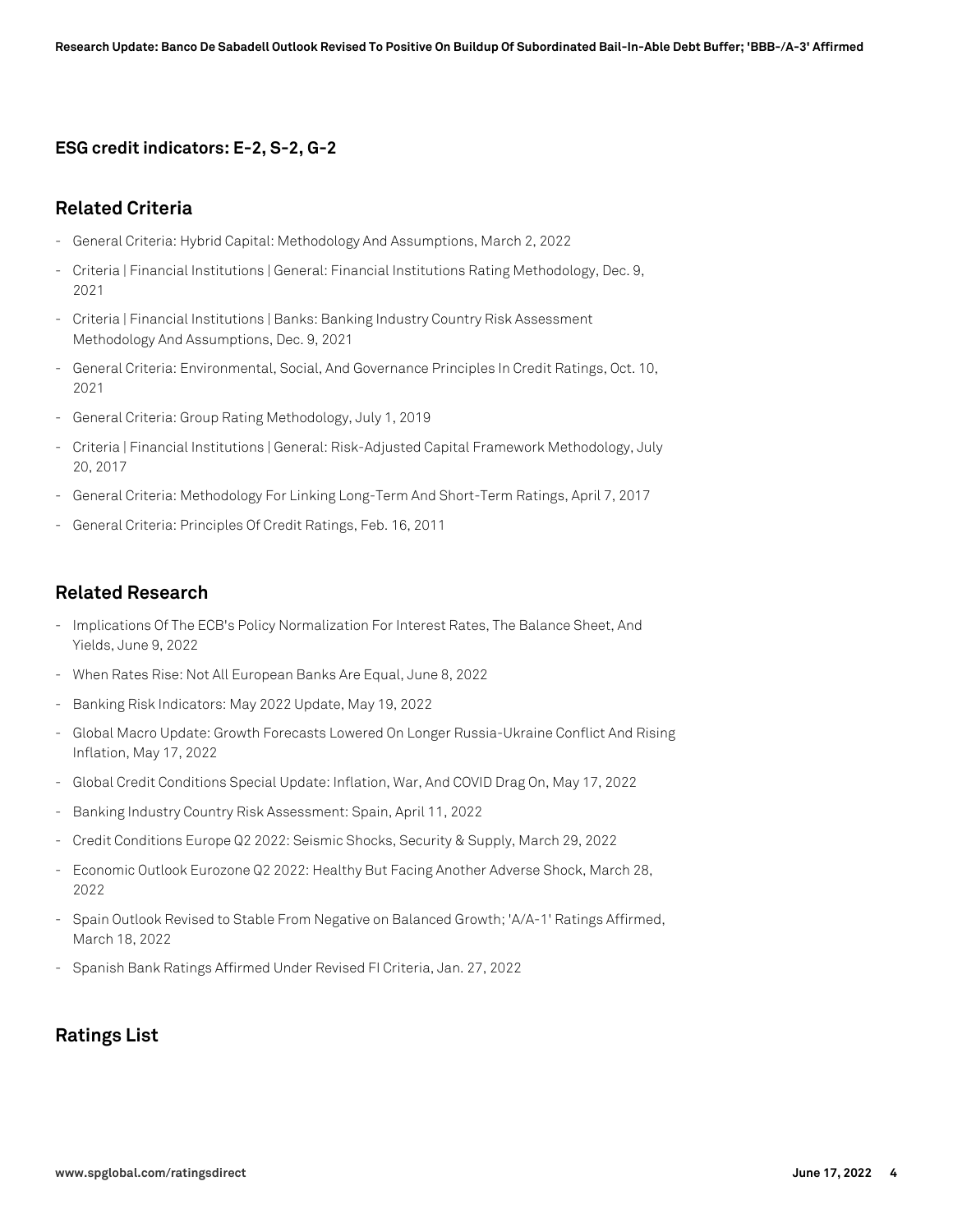#### **Ratings Affirmed**

| Banco de Sabadell S.A.                  |                                   |      |
|-----------------------------------------|-----------------------------------|------|
| Resolution Counterparty Rating          | BBB/--/A-2                        |      |
| Banco de Sabadell S.A.                  |                                   |      |
| Senior Unsecured                        | BBB-                              |      |
| Senior Subordinated                     | $BB+$                             |      |
| Subordinated                            | BB.                               |      |
| Preferred Stock                         | B+                                |      |
| <b>Ratings Affirmed; Outlook Action</b> |                                   |      |
|                                         | Т٥                                | From |
| Banco de Sabadell S.A.                  |                                   |      |
| Issuer Credit Rating                    | BBB-/Positive/A-3 BBB-/Stable/A-3 |      |

Certain terms used in this report, particularly certain adjectives used to express our view on rating relevant factors, have specific meanings ascribed to them in our criteria, and should therefore be read in conjunction with such criteria. Please see Ratings Criteria at www.standardandpoors.com for further information. A description of each of S&P Global Ratings' rating categories is contained in "S&P Global Ratings Definitions" at

https://www.standardandpoors.com/en\_US/web/guest/article/-/view/sourceId/504352 Complete ratings information is available to subscribers of RatingsDirect at www.capitaliq.com. All ratings affected by this rating action can be found on S&P Global Ratings' public website at www.standardandpoors.com. Use the Ratings search box located in the left column. Alternatively, call one of the following S&P Global Ratings numbers: Client Support Europe (44) 20-7176-7176; London Press Office (44) 20-7176-3605; Paris (33) 1-4420-6708; Frankfurt (49) 69-33-999-225; or Stockholm (46) 8-440-5914